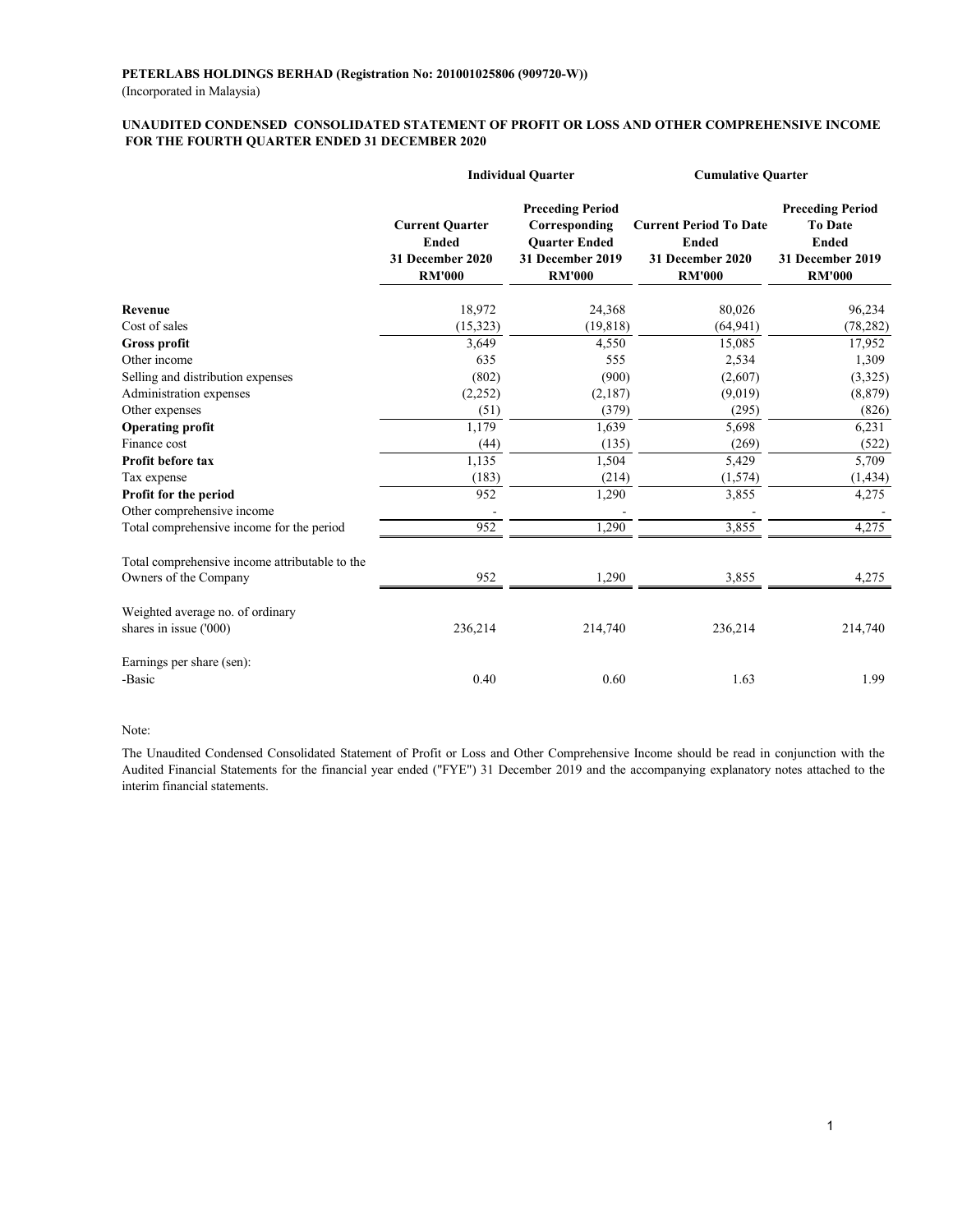(Incorporated in Malaysia)

#### **UNAUDITED CONDENSED CONSOLIDATED STATEMENT OF FINANCIAL POSITION AS AT 31 DECEMBER 2020**

|                                                                                   | <b>Unaudited</b><br>As at         | <b>Audited</b><br>As at           |
|-----------------------------------------------------------------------------------|-----------------------------------|-----------------------------------|
|                                                                                   | 31 December 2020<br><b>RM'000</b> | 31 December 2019<br><b>RM'000</b> |
| <b>ASSETS</b>                                                                     |                                   |                                   |
| <b>Non-current asset</b>                                                          |                                   |                                   |
| Property, plant and equipment                                                     | 15,345                            | 16,630                            |
|                                                                                   | 15,345                            | 16,630                            |
| <b>Current assets</b>                                                             |                                   |                                   |
| <b>Inventories</b>                                                                | 10,024                            | 14,550                            |
| Trade receivables                                                                 | 21,720                            | 26,347                            |
| Other receivables                                                                 | 2,042                             | 390                               |
| Tax recoverable                                                                   | 34                                | 39                                |
| Cash and bank balances                                                            | 24,313                            | 14,775                            |
|                                                                                   | 58,133                            | 56,101                            |
| <b>TOTAL ASSETS</b>                                                               | 73,478                            | 72,731                            |
| <b>EQUITY AND LIABILITIES</b>                                                     |                                   |                                   |
| Equity attributable to owners of the Company                                      |                                   |                                   |
| Share capital                                                                     | 31,821                            | 27,459                            |
| Unappropriated profits                                                            | 26,504                            | 25,011                            |
| <b>Total equity</b>                                                               | 58,325                            | 52,470                            |
| <b>Non-current liabilities</b>                                                    |                                   |                                   |
| Lease liabilities                                                                 | 1,139                             | 1,133                             |
| <b>Borrowings</b>                                                                 |                                   | 16                                |
| Deferred tax liabilities                                                          | 663                               | 350                               |
|                                                                                   | 1,802                             | 1,499                             |
| <b>Current liabilities</b>                                                        |                                   |                                   |
| Trade payables                                                                    | 3,481                             | 5,851                             |
| Other payables                                                                    | 5,753                             | 5,192                             |
| Lease liabilities                                                                 | 347                               | 593                               |
| Borrowings                                                                        | 3,769                             | 6,791                             |
| Tax payable                                                                       | 1                                 | 335                               |
|                                                                                   | 13,351                            | 18,762                            |
| <b>Total liabilities</b>                                                          | 15,153                            | 20,261                            |
| <b>TOTAL EQUITY AND LIABILITIES</b>                                               | 73,478                            | 72,731                            |
|                                                                                   |                                   |                                   |
| Net assets per share attributable to ordinary equity holders of the Company (sen) | 24.69                             | 24.43                             |

Note:

The Unaudited Condensed Consolidated Statement of Financial Position should be read in conjunction with the Audited Financial Statements for the FYE 31 December 2019.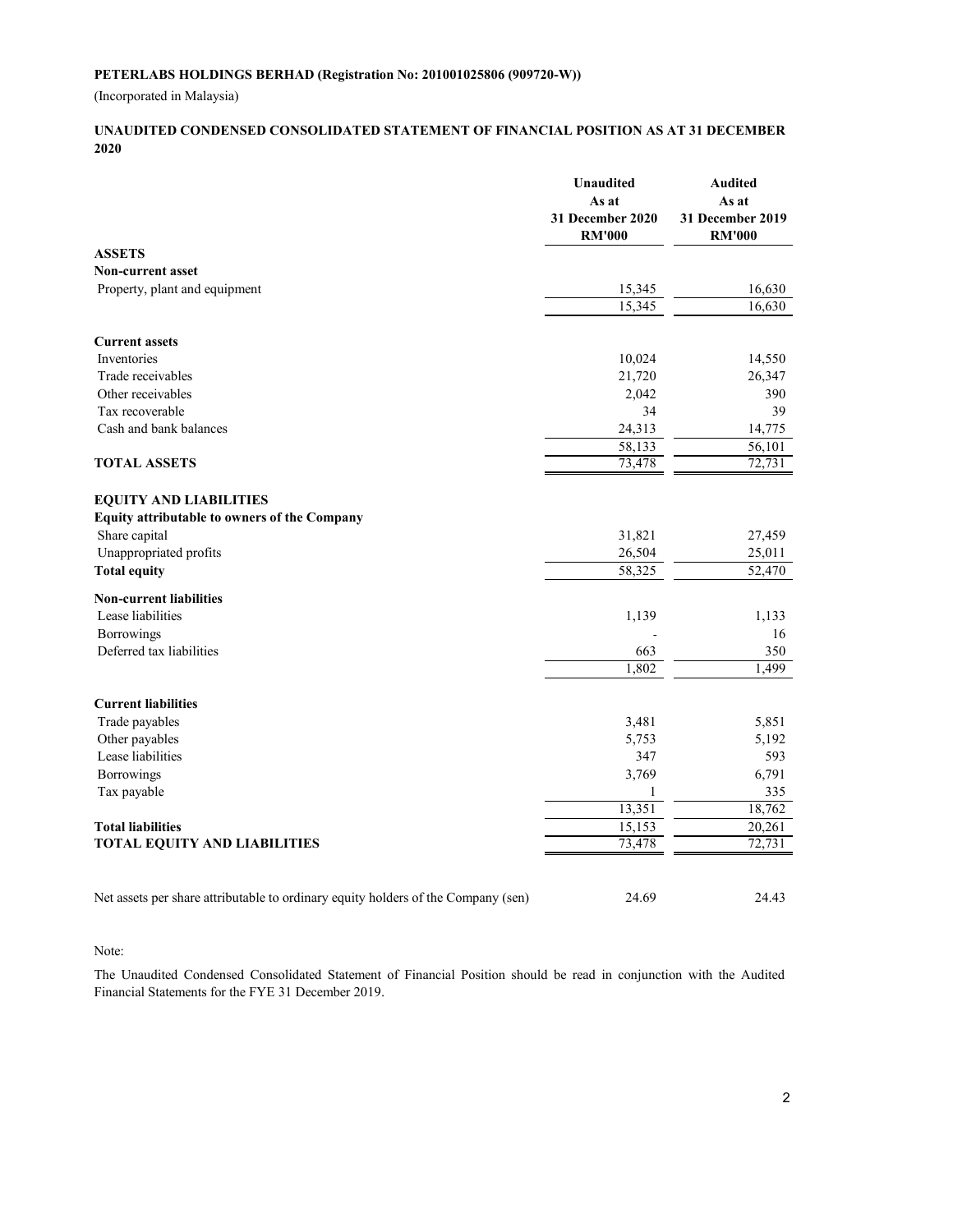#### **UNAUDITED CONDENSED CONSOLIDATED STATEMENT OF CHANGES IN EQUITY FOR THE FOURTH QUARTER ENDED 31 DECEMBER 2020**

|                                                                                                             | <b>Attributable to Equity Holders of the Company</b>                 |                                                                           |                                                |  |  |
|-------------------------------------------------------------------------------------------------------------|----------------------------------------------------------------------|---------------------------------------------------------------------------|------------------------------------------------|--|--|
|                                                                                                             | <b>Non-Distributable</b><br><b>Share</b><br>Capital<br><b>RM'000</b> | <b>Distributable</b><br>Unappropriated<br><b>Profits</b><br><b>RM'000</b> | <b>Total</b><br><b>Equity</b><br><b>RM'000</b> |  |  |
| At 1 January 2020                                                                                           | 27,459                                                               | 25,011                                                                    | 52,470                                         |  |  |
| Proceeds from private placement (Net)                                                                       | 4,362                                                                |                                                                           | 4,362                                          |  |  |
| Total comprehensive income<br>for the financial period                                                      |                                                                      | 3,855                                                                     | 3,855                                          |  |  |
| Dividend of RM 0.01 per share in respect of financial year<br>ended 31 December 2020 paid on 9 October 2020 |                                                                      | (2,362)                                                                   | (2,362)                                        |  |  |
| At 31 December 2020 (Unaudited)                                                                             | 31,821                                                               | 26,504                                                                    | 58,325                                         |  |  |
| At 1 January 2019                                                                                           | 27,459                                                               | 20,804                                                                    | 48,263                                         |  |  |
| Effect of adoption of MFRS 16                                                                               |                                                                      | (68)                                                                      | (68)                                           |  |  |
| Total comprehensive income<br>for the financial period                                                      |                                                                      | 4,275                                                                     | 4,275                                          |  |  |
| At 31 December 2019 (Audited)                                                                               | 27,459                                                               | 25,011                                                                    | 52,470                                         |  |  |

Note:

The Unaudited Condensed Consolidated Statement of Changes In Equity should be read in conjunction with the Audited Financial Statements for the FYE 31 December 2019.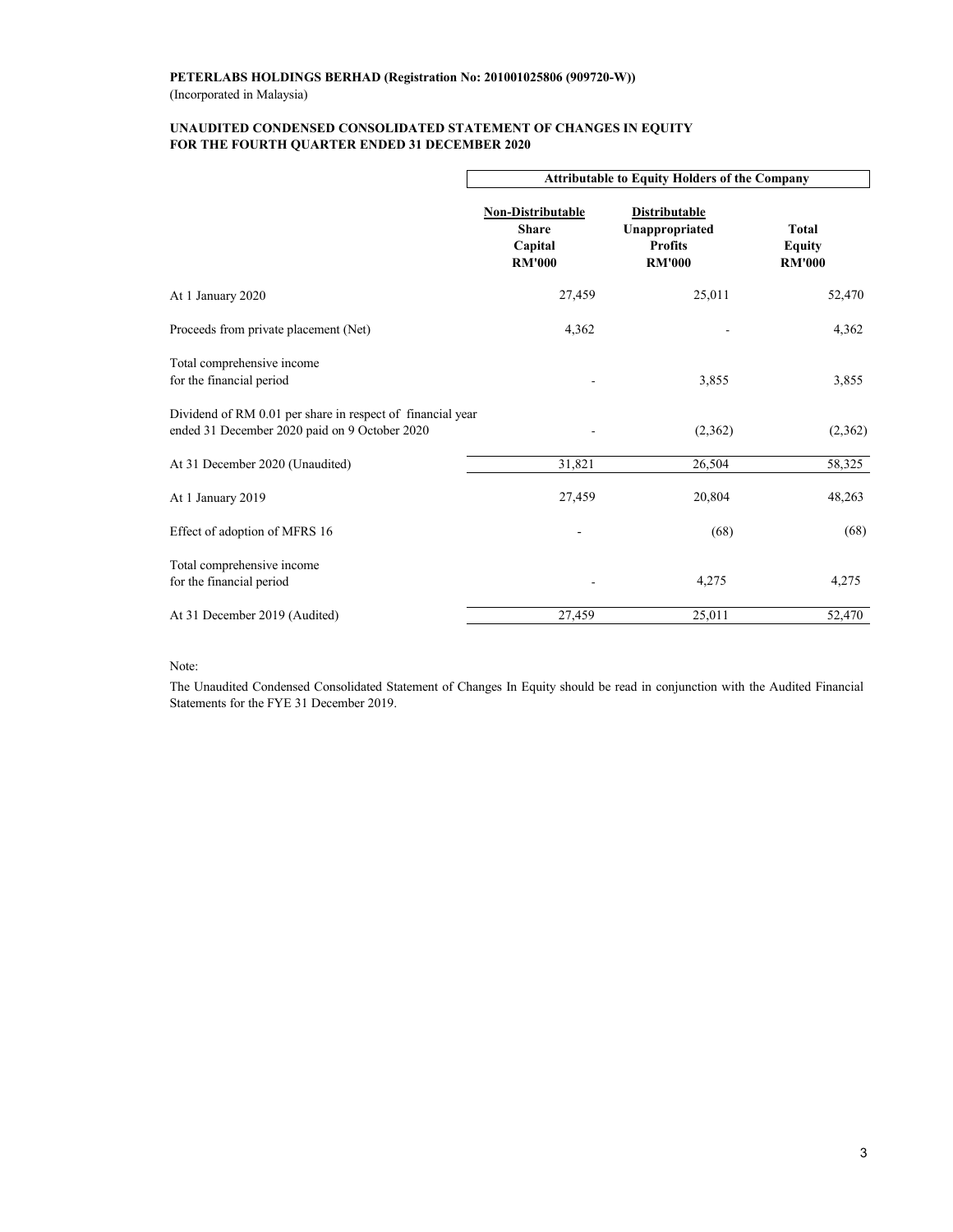#### **UNAUDITED CONDENSED CONSOLIDATED STATEMENT OF CASH FLOWS FOR THE FOURTH QUARTER ENDED 31 DECEMBER 2020**

|                                                          | <b>Current Period</b><br><b>To Date Ended</b><br>31 December 2020<br>(Unaudited)<br><b>RM'000</b> | <b>Preceding Year</b><br>Corresponding<br><b>Period Ended</b><br>31 December 2019<br>(Audited)<br><b>RM'000</b> |
|----------------------------------------------------------|---------------------------------------------------------------------------------------------------|-----------------------------------------------------------------------------------------------------------------|
| <b>OPERATING ACTIVITIES</b>                              |                                                                                                   |                                                                                                                 |
| Profit before tax                                        | 5,429                                                                                             | 5,709                                                                                                           |
| Adjustments for:-                                        |                                                                                                   |                                                                                                                 |
| - Non cash items                                         | 1,519                                                                                             | 2,511                                                                                                           |
| - Non-operating items                                    | (236)                                                                                             | 379                                                                                                             |
| Operating profit before working capital changes          | 6,712                                                                                             | 8,599                                                                                                           |
| Changes in working capital                               |                                                                                                   |                                                                                                                 |
| Inventories                                              | 5,014                                                                                             | 10,516                                                                                                          |
| Receivables                                              | 3,007                                                                                             | (2,950)                                                                                                         |
| Payables                                                 | (1,837)                                                                                           | (2,757)                                                                                                         |
| Revolving credit                                         |                                                                                                   | 3,349                                                                                                           |
| <b>Bill</b> payables                                     | (1,788)                                                                                           | (1,106)                                                                                                         |
| Cash generated from operations                           | 11,108                                                                                            | 15,651                                                                                                          |
| Tax expense paid                                         | (1,590)                                                                                           | (1,765)                                                                                                         |
| Tax refunded                                             |                                                                                                   | 107                                                                                                             |
| Interest received                                        | 360                                                                                               | 142                                                                                                             |
| Interest paid                                            | (107)                                                                                             | (354)                                                                                                           |
| Net cash from operating activities                       | 9,771                                                                                             | 13,781                                                                                                          |
| <b>INVESTING ACTIVITIES</b>                              |                                                                                                   |                                                                                                                 |
| Purchase of property, plant and equipment                | (384)                                                                                             | (22)                                                                                                            |
| Proceed from disposal of property, plant and equipment   | 214                                                                                               |                                                                                                                 |
| Net cash used in investing activities                    | (170)                                                                                             | (22)                                                                                                            |
| <b>FINANCING ACTIVITIES</b>                              |                                                                                                   |                                                                                                                 |
| Dividend paid                                            | (2,362)                                                                                           |                                                                                                                 |
| Proceeds from private placement (Net)                    | 4,361                                                                                             |                                                                                                                 |
| Repayment of revolving credit                            | (700)                                                                                             |                                                                                                                 |
| Interest paid                                            | (161)                                                                                             | (168)                                                                                                           |
| Repayment of term loans                                  | (550)                                                                                             | (3,844)                                                                                                         |
| Repayment of lease liabilities                           |                                                                                                   | (576)                                                                                                           |
| Repayment of finance lease liabilities                   | (620)                                                                                             |                                                                                                                 |
| Net cash from / (used) in financing activities           | (32)                                                                                              | (4, 588)                                                                                                        |
| Net changes in cash and cash equivalents                 | 9,569                                                                                             | 9,171                                                                                                           |
| <b>Effect of exchange rate changes</b>                   | (31)                                                                                              | 9                                                                                                               |
| Cash and cash equivalents at the beginning of the period | 14,775                                                                                            | 5,595                                                                                                           |
| Cash and cash equivalents at the end of the period       | 24,313                                                                                            | 14,775                                                                                                          |

#### Note:

The Unaudited Condensed Consolidated Statement of Cash Flows should be read in conjunction with the Audited Financial Statements for the FYE 31 December 2019.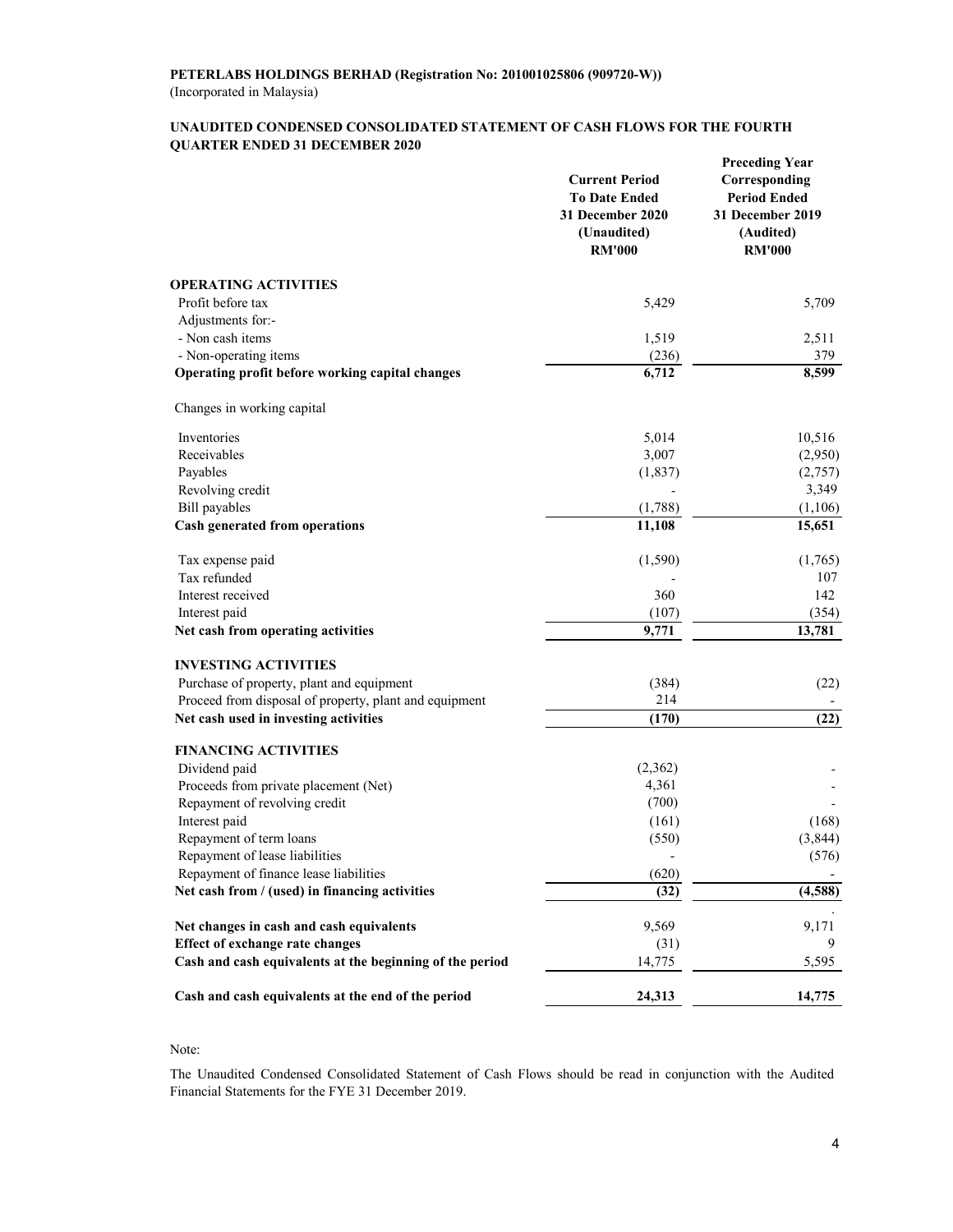# **QUARTERLY REPORT FOR THE FOURTH QUARTER ENDED 31 DECEMBER 2020**

#### **NOTES TO THE INTERIM REPORT FOR THE FINANCIAL PERIOD ENDED 31 DECEMBER 2020**

### **A: EXPLANATORY NOTES PURSUANT TO THE MALAYSIAN FINANCIAL REPORTING STANDARDS 134 (MFRS 134): INTERIM FINANCIAL REPORTING**

#### **A1. Basis of preparation**

The interim financial statements are unaudited and have been prepared in accordance with MFRS 134: Interim Financial Reporting and Appendix 9B of the ACE Market Listing Requirements ("ACE LR").

The interim financial statements should be read in conjunction with the Audited Financial Statements of the Group for the FYE 31 December 2019 and the accompanying explanatory notes attached to the interim financial report.

#### **A2. Significant accounting policies**

Significant accounting policies adopted by the Group in these interim financial statements are consistent with those of the audited financial statements for the FYE 31 December 2019 except for the adoption of the following Amendments to MFRSs during the current financial period:

- Amendments to References to the Conceptual Framework in MFRS Standards
- Amendments to MFRS 3 Definition of a Business
- Amendments to MFRS 101 and MFRS 108 Definition of Material
- Amendments to MFRS 9, MFRS 139 and MFRS 7 Interest Rate Benchmark Reform
- Amendments to MFRS 16 Leases Covid-19 Related Rent Concessions

The adoption of these Amendments to MFRSs did not result in significant changes in the accounting policies of the Group and has no significant effect on these interim financial statements.

As at the date of authorisation of these interim financial statements, the following amendments to MFRSs which were in issue but not yet effective and have not been early adopted by the Group:

| <b>Amendments to MFRSs</b>                   |                                                                                             | <b>Effective for annual</b><br>periods beginning on or after |
|----------------------------------------------|---------------------------------------------------------------------------------------------|--------------------------------------------------------------|
| Amendments to MFRS 3                         | Reference to the Conceptual<br>Framework                                                    | 1 January 2022                                               |
| Amendments to MFRS 116                       | Property, Plant and Equipment<br>Proceeds before Intended Use                               | 1 January 2022                                               |
| Amendments to MFRS 101                       | Classification of Liabilities as<br>Current or Non-current                                  | 1 January 2022                                               |
| Amendments to MFRS 10 and<br><b>MRFS</b> 128 | Sale or Contribution of Assets<br>between on Investor and its<br>Associate or Joint Venture | Yet to be confirmed                                          |

The adoption of these amendments to MFRSs are not expected to have any material financial impact on the financial statements of the Group in the period of initial application.

### **A3. Auditors' report**

There was no qualification on the Audited Financial Statements of the Group for the FYE 31 December 2019.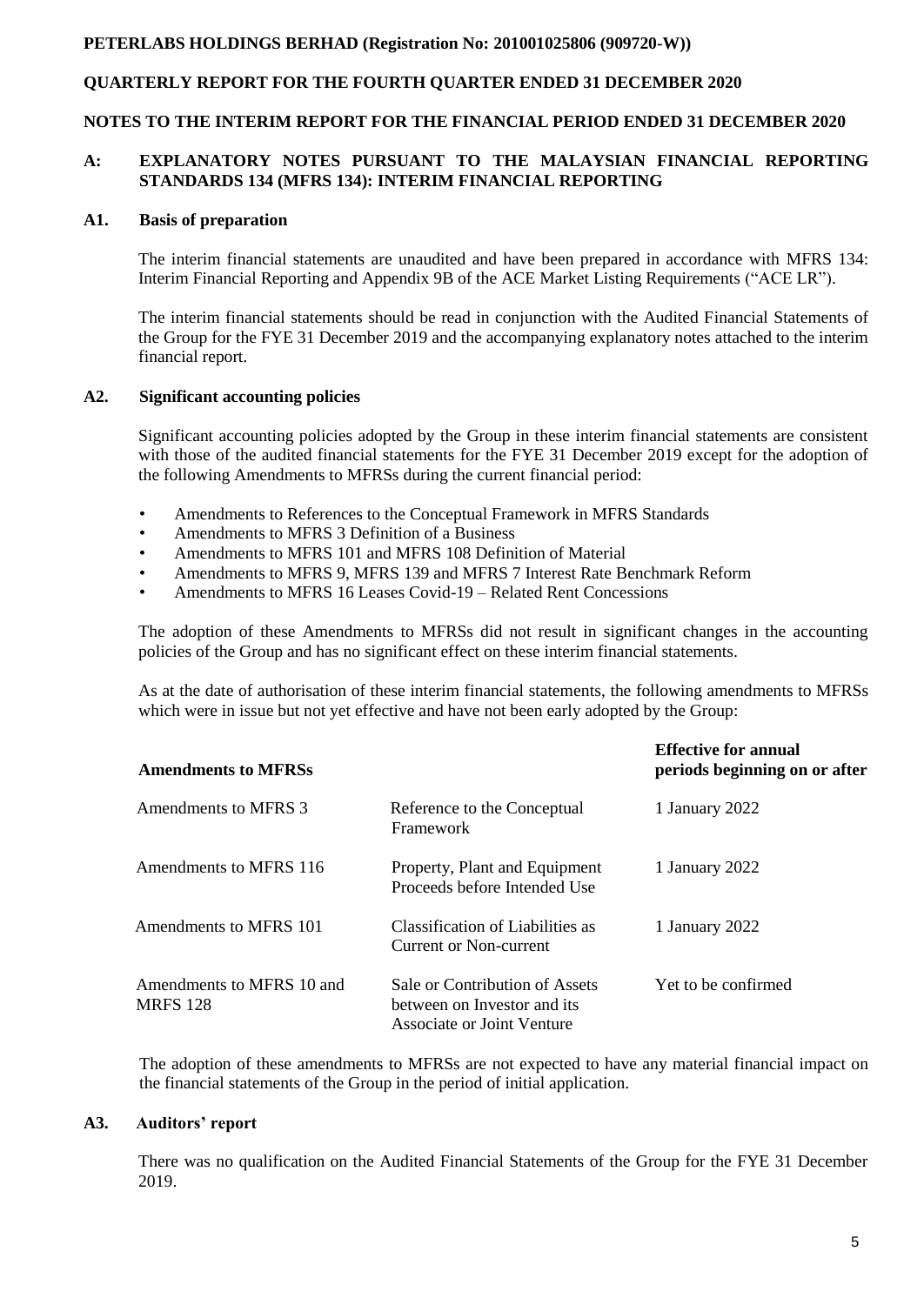# **QUARTERLY REPORT FOR THE FOURTH QUARTER ENDED 31 DECEMBER 2020 (CONT'D)**

# **NOTES TO THE INTERIM REPORT FOR THE FINANCIAL PERIOD ENDED 31 DECEMBER 2020 (CONT'D)**

### **A4. Seasonal or cyclical factors**

The operations of the Group were not significantly affected by seasonal or cyclical factors during the current financial quarter under review and current period-to-date.

#### **A5. Items of unusual nature and amount**

There were no unusual items affecting assets, liabilities, equity, net income or cash flows of the Group that were unusual because of their nature, size or incidence for the quarter under review and current period-todate.

### **A6. Material changes in estimates**

There were no changes in estimates that had a material effect in the current quarter and period-to-date results.

### **A7. Profit for the period**

Profit for the current quarter and period-to-date ended 31 December 2020 is arrived at after charging / (crediting), amongst other items, the following:

|                                                   | <b>Quarter Ended</b> | <b>Period To Date</b><br><b>Ended</b> |
|---------------------------------------------------|----------------------|---------------------------------------|
|                                                   | 31.12.2020           | 31.12.2020                            |
|                                                   | <b>RM'000</b>        | <b>RM'000</b>                         |
| Other income including investment income          | (338)                | (1,488)                               |
| Interest income                                   | (95)                 | (360)                                 |
| Expected credit losses on trade receivables (net) | (3)                  | (31)                                  |
| Gain on disposal of property, plant and equipment | (17)                 | (153)                                 |
| Reversal of inventories written down              | (187)                | (490)                                 |
| Interest expense                                  | 44                   | 269                                   |
| Depreciation                                      | 479                  | 1,981                                 |
| Net realised foreign exchange loss                | 44                   | 195                                   |
| Net unrealised foreign exchange (gain) / loss     | (1)                  | 59                                    |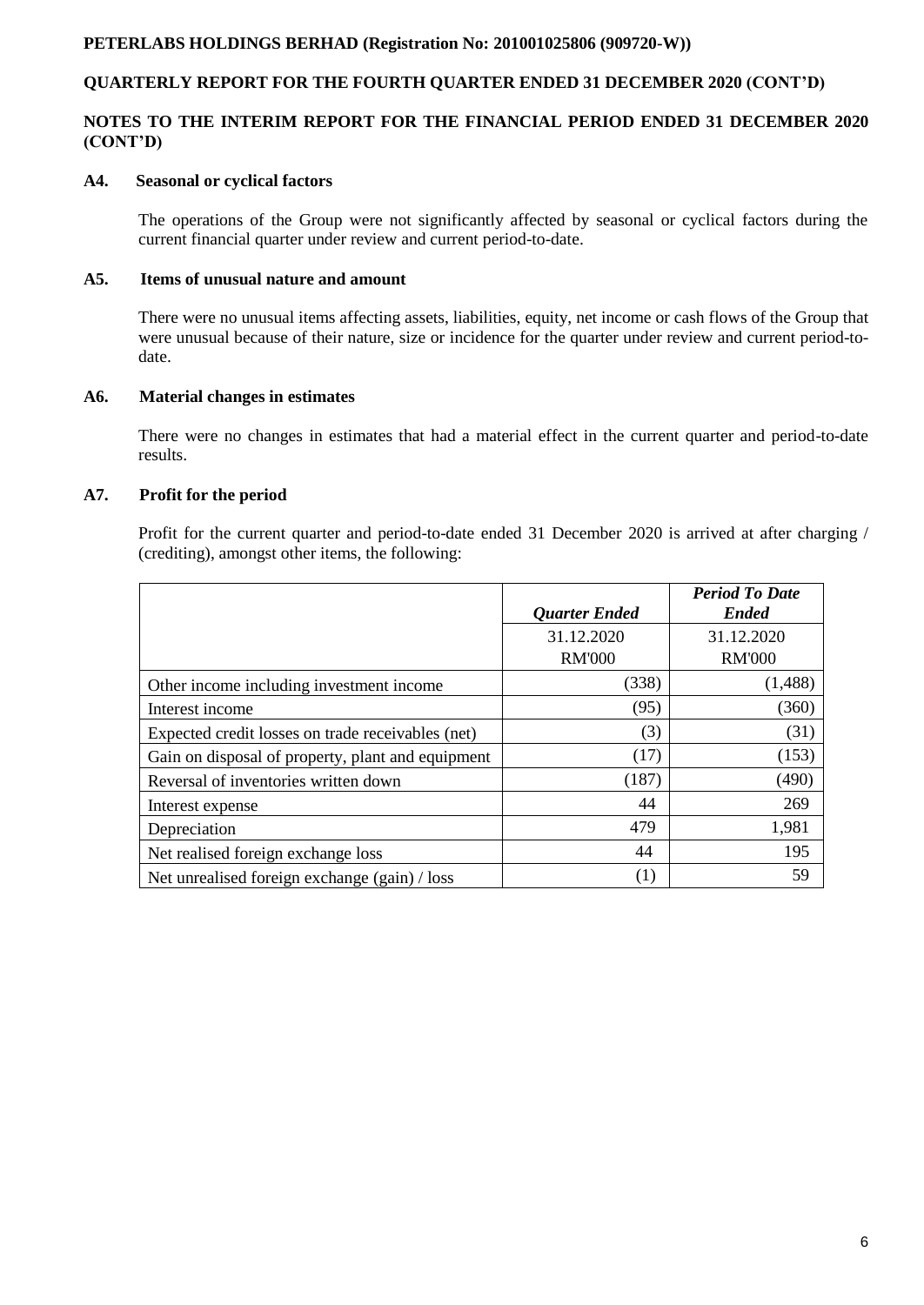# **QUARTERLY REPORT FOR THE FOURTH QUARTER ENDED 31 DECEMBER 2020 (CONT'D)**

# **NOTES TO THE INTERIM REPORT FOR THE FINANCIAL PERIOD ENDED 31 DECEMBER 2020 (CONT'D)**

# **A8. Segmental information**

The Group is organised into the following operating segments:

- a) Trading
- b) Manufacturing

| <b>Quarter ended</b><br>31 December 2020 | <b>Trading</b><br><b>RM'000</b> | <b>Manufacturing</b><br><b>RM'000</b> | <b>Eliminations</b><br><b>RM'000</b> | <b>Consolidated</b><br><b>RM'000</b> |
|------------------------------------------|---------------------------------|---------------------------------------|--------------------------------------|--------------------------------------|
| <b>Revenue from</b>                      |                                 |                                       |                                      |                                      |
| External customers                       | 18,714                          | 258                                   |                                      | 18,972                               |
| Inter-segment revenue                    | 1,104                           | 6,738                                 | (7, 842)                             |                                      |
| <b>Total revenue</b>                     | 19,818                          | 6,996                                 | (7, 842)                             | 18,972                               |
|                                          |                                 |                                       |                                      |                                      |
| <b>Profit before tax</b>                 | 808                             | 327                                   |                                      | 1,135                                |
| Tax expense                              |                                 |                                       |                                      | (183)                                |
| <b>Profit for the period</b>             |                                 |                                       |                                      | 952                                  |
|                                          |                                 |                                       |                                      |                                      |

| <b>Period to Date ended</b><br>31 December 2020 | <b>Trading</b><br><b>RM'000</b> | <b>Manufacturing</b><br><b>RM'000</b> | <b>Eliminations</b><br><b>RM'000</b> | <b>Consolidated</b><br><b>RM'000</b> |
|-------------------------------------------------|---------------------------------|---------------------------------------|--------------------------------------|--------------------------------------|
| <b>Revenue from</b>                             |                                 |                                       |                                      |                                      |
| External customers                              | 74,916                          | 5,110                                 |                                      | 80,026                               |
| Inter-segment revenue                           | 4,114                           | 25,006                                | (29, 120)                            |                                      |
| <b>Total revenue</b>                            | 79,030                          | 30,116                                | (29, 120)                            | 80,026                               |
| <b>Profit before tax</b>                        | 3,990                           | 1,439                                 |                                      | 5,429                                |
| Tax expense                                     |                                 |                                       |                                      | (1,574)                              |
| <b>Profit for the period</b>                    |                                 |                                       |                                      | 3,855                                |

# **A9. Valuation of property, plant and equipment**

There was no valuation of the property, plant and equipment in the current quarter under review.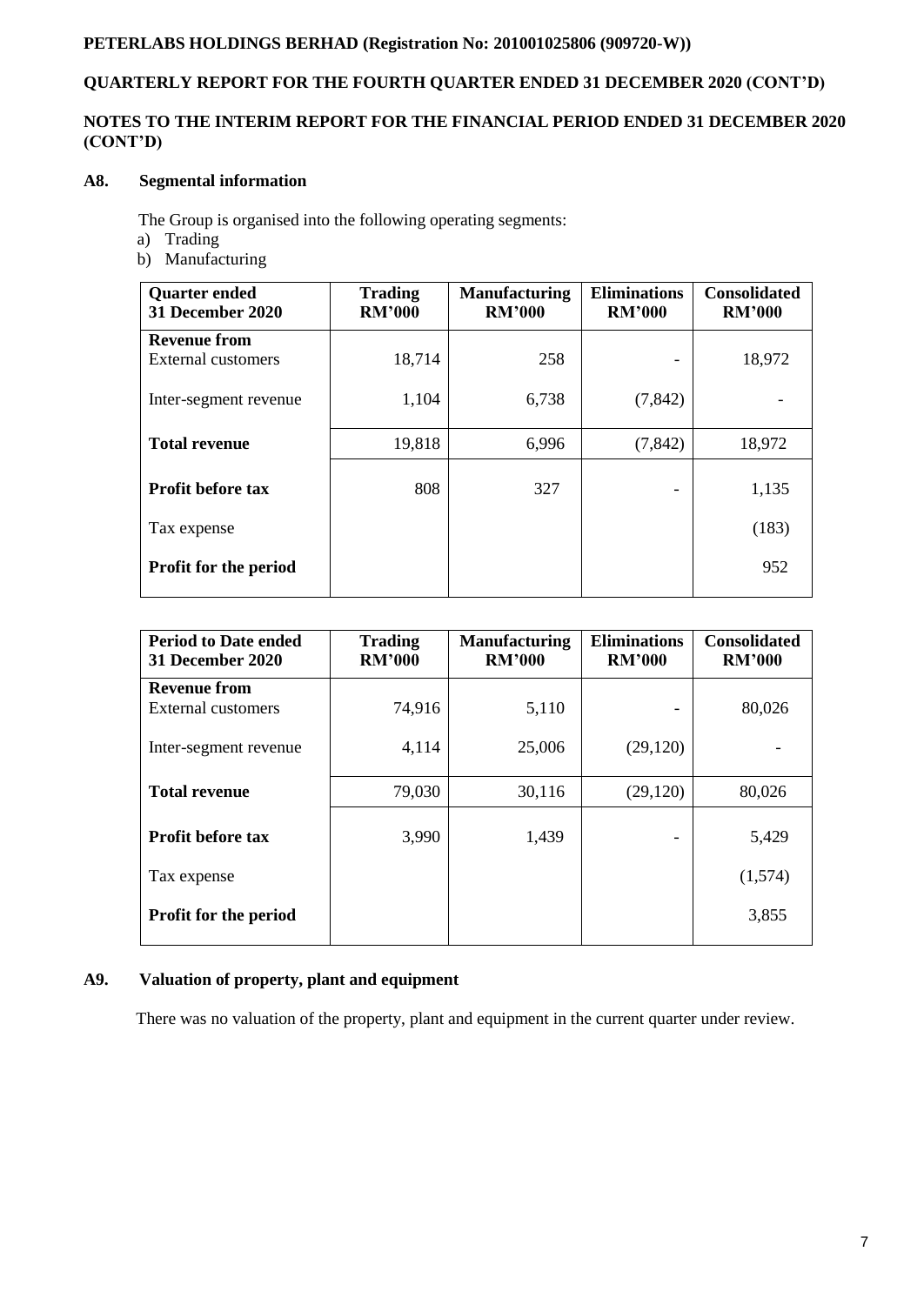# **QUARTERLY REPORT FOR THE FOURTH QUARTER ENDED 31 DECEMBER 2020 (CONT'D)**

# **NOTES TO THE INTERIM REPORT FOR THE FINANCIAL PERIOD ENDED 31 DECEMBER 2020 (CONT'D)**

### **A10. Capital commitments**

Authorised capital expenditure not provided for the interim financial report as at the end of the current quarter was as follows:

|                                                                     | As at 31/12/2020 |
|---------------------------------------------------------------------|------------------|
|                                                                     | (Unaudited)      |
|                                                                     | RM'000           |
| Authorised and contracted but not provided for:                     |                  |
| Acquisition of 60 % equity interest in Thye On Tong Trading Sdn Bhd | 9.720            |

#### **A11. Material subsequent events**

There were no material events subsequent to the reporting date up to the date of this report.

#### **A12. Changes in composition of the Group**

There was no change in composition of the Group for the current quarter under review.

### **A13. Contingent liabilities or contingent assets**

|                                                                                                                     | Company                    |                                   |  |
|---------------------------------------------------------------------------------------------------------------------|----------------------------|-----------------------------------|--|
| Corporate guarantee given by the Company to financial<br>institutions for credit facilities granted to Subsidiaries | As at 31/12/2020<br>RM'000 | As at 31/12/2019<br><b>RM'000</b> |  |
| Utilised<br>$\overline{\phantom{a}}$                                                                                | 3,769                      | 6,807                             |  |
| Limit<br>$\overline{\phantom{a}}$                                                                                   | 21,897                     | 21,897                            |  |

### **A14. Significant related party transactions**

Save as disclosed in the Audited Financial Statements for the FYE 31 December 2019, there were no other significant related party transactions for the current quarter under review.

# **A15. Issuances, cancellations, repurchase, resale and repayment of debt and equity**

There were no issuance or repayment of debt and equity securities, share buy-back, share cancellations, share held as treasury shares and resale of treasury shares during the quarter and financial period under review.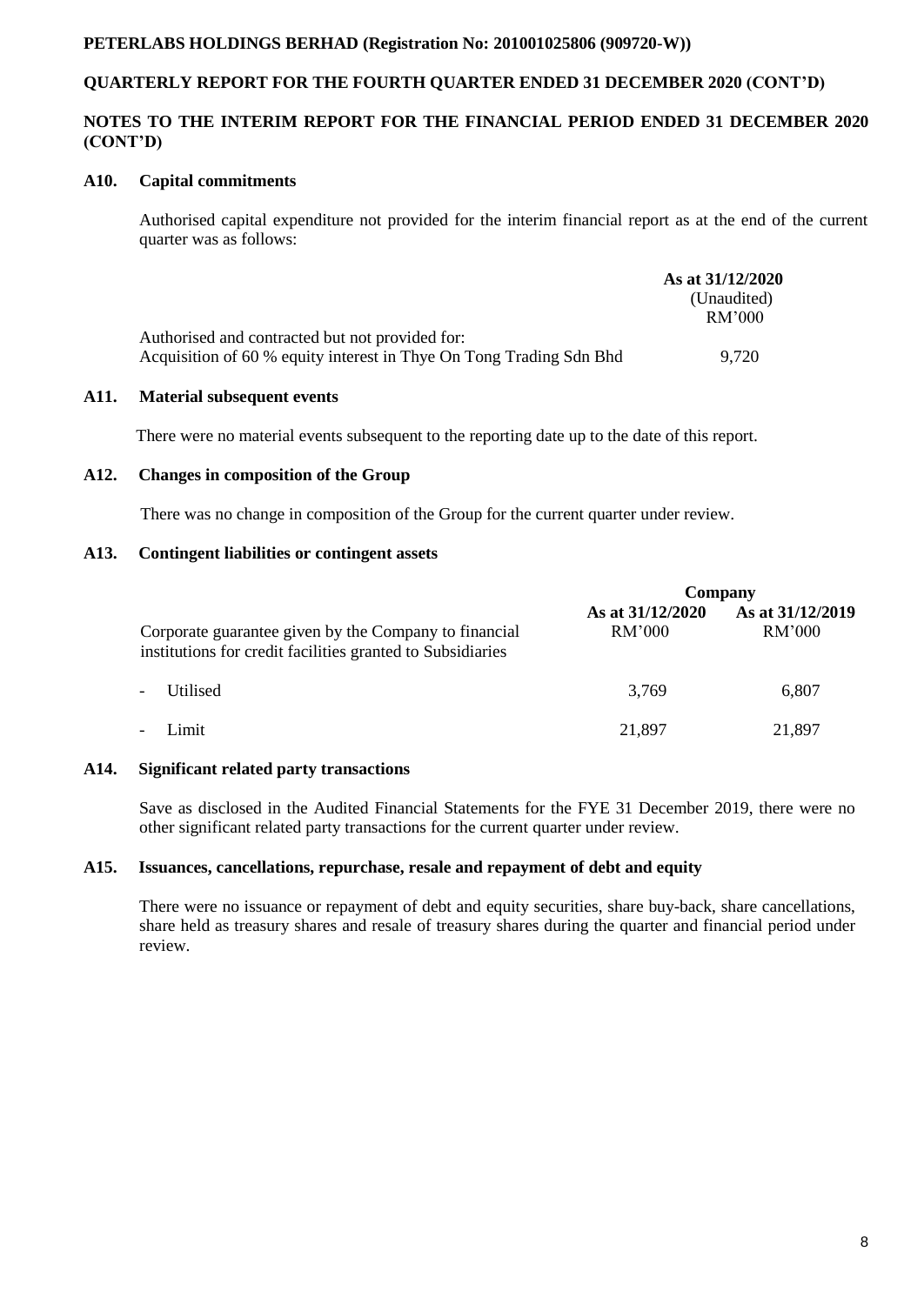# **QUARTERLY REPORT FOR THE FOURTH QUARTER ENDED 31 DECEMBER 2020 (CONT'D)**

# **B: ADDITIONAL INFORMATION PURSUANT TO THE ACE LR**

#### **B1. Review of performance**

|                                     | 40FY20        | 40FY19        | Variance   | FY2020        | FY2019        | Variance  |
|-------------------------------------|---------------|---------------|------------|---------------|---------------|-----------|
|                                     | <b>RM'000</b> | <b>RM'000</b> | $\%$       | <b>RM'000</b> | <b>RM'000</b> | %         |
| Revenue                             | 18,972        | 24,368        | $-22.14%$  | 80,026        | 96,234        | $-16.84%$ |
| <b>Operating Profit</b>             | 1,179         | 1,639         | $-28.07\%$ | 5,698         | 6,231         | $-8.55%$  |
| Profit Before Interest And Tax      | 1,179         | 1,639         | $-28.07\%$ | 5,698         | 6,231         | $-8.55%$  |
| Profit Before Tax                   | 1,135         | 1,504         | $-24.53%$  | 5,429         | 5,709         | $-4.90\%$ |
| Profit After Tax                    | 952           | 1,290         | $-26.20%$  | 3,855         | 4,275         | $-9.82%$  |
| Profit Attributable to Ordinary     |               |               |            |               |               |           |
| <b>Equity Holders Of The Parent</b> | 952           | 1,290         | $-26.20%$  | 3,855         | 4,275         | $-9.82%$  |

The Group registered RM18.972 million revenue for the current quarter which represents decrease of RM5.396 million or 22.14% as compared to the revenue of RM24.368 million in the previous period's corresponding quarter. The Group registered profit before tax of RM1.135 million for the quarter under review which represents decrease of RM0.369 million or 24.53% as compared to the Group's profit before tax of RM1.504 million reported in the previous period's corresponding quarter. Profit before tax decreased due to lower revenue achieved.

For the current quarter, trading segment registered revenue of RM18.714 million from the external customers and RM1.104 million from inter-company transactions and reported profit before tax of RM0.808 million for the quarter under review. In the previous period's corresponding quarter, the group achieved revenue of RM23.845 million from the external customers and RM1.665 million from intercompany transactions and reported profit before tax of RM1.290 million for the trading segment. The decrease in profit before tax for the trading segment for the current quarter was mainly due to lower revenue achieved.

The manufacturing segment registered revenue of RM0.258 million from the external customers and RM6.738 million from inter-company transactions and reported profit before tax of RM0.327 million for the quarter under review. In the previous period's corresponding quarter, the Group achieved revenue of RM0.523 million from external customers and RM6.922 million from inter-company transactions and reported profit before tax of RM0.214 million for the manufacturing segment. The increase in profit before tax for the manufacturing segment for the current quarter was mainly due to higher gross profit margin achieved coupled with lower operating expenses incurred.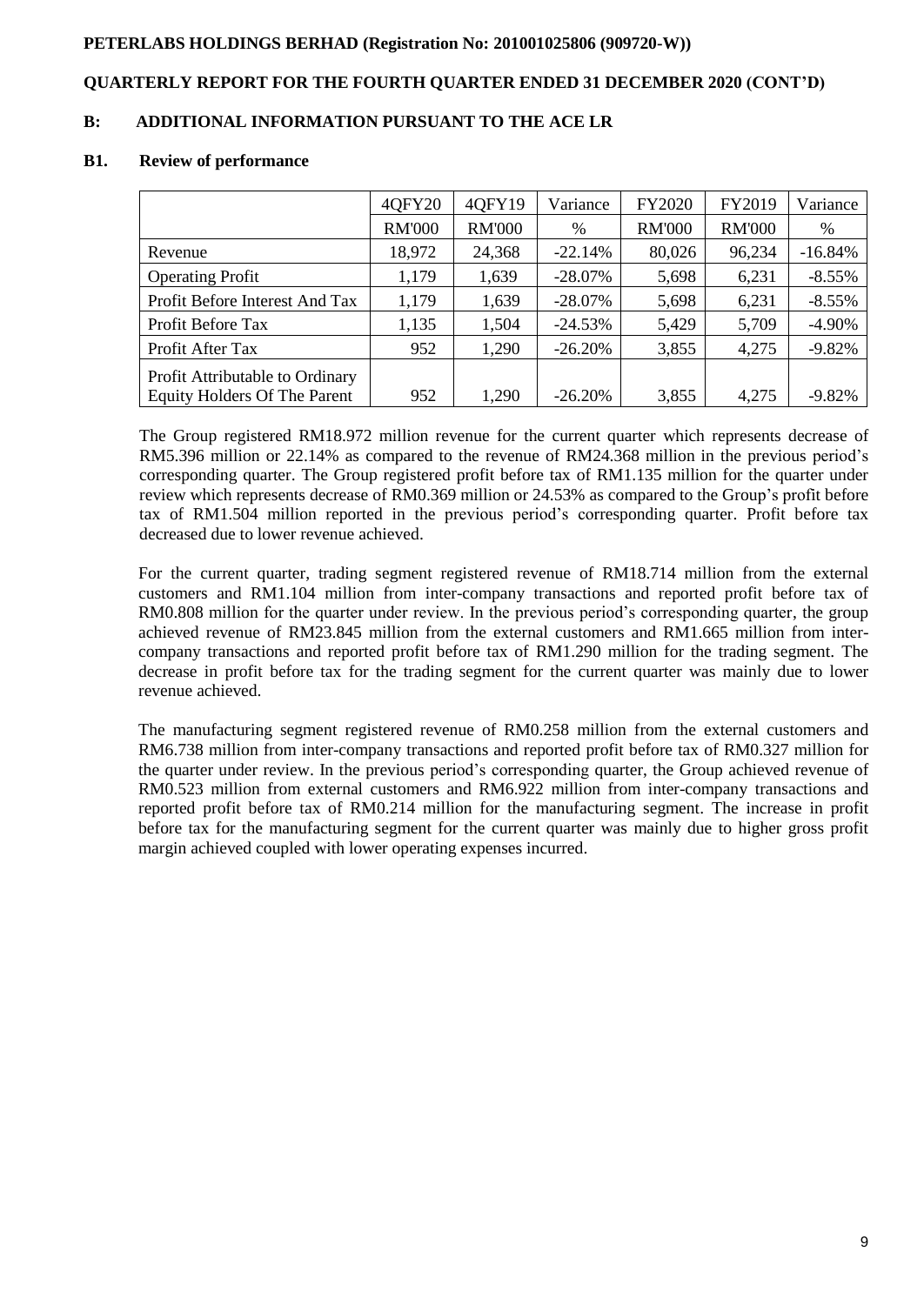# **QUARTERLY REPORT FOR THE FOURTH QUARTER ENDED 31 DECEMBER 2020 (CONT'D)**

### **B2. Material changes in the current quarter's results compared to the results of the immediate preceding quarter**

|                                     | 40FY20        | 3QFY20        | Variance  |
|-------------------------------------|---------------|---------------|-----------|
|                                     | <b>RM'000</b> | <b>RM'000</b> | %         |
| Revenue                             | 18,972        | 20,149        | $-5.84%$  |
| <b>Operating Profit</b>             | 1,179         | 1,853         | $-36.37%$ |
| Profit Before Interest And Tax      | 1,179         | 1,853         | $-36.37%$ |
| Profit Before Tax                   | 1,135         | 1,793         | $-36.70%$ |
| Profit After Tax                    | 952           | 1,228         | $-22.48%$ |
| <b>Equity Holders Of The Parent</b> | 952           | 1,228         | $-22.48%$ |

For the quarter under review, the Group registered decrease in revenue of 5.84% from RM20.149 million to RM18.972 million and decrease in profit before tax of 36.70% from RM1.793 million to RM1.135 million as compared to preceding quarter ended 30 September 2020. The decrease in profit before tax was mainly attributable to higher operation expenses incurred coupled with lower revenue achieved. For the current quarter, trading segment achieved revenue of RM18.714 million and profit before tax of RM0.808 million as compared to revenue of RM18.529 million and profit before tax of RM1.305 million in the previous quarter, whilst the manufacturing segment achieved revenue of RM0.258 million and reported profit before tax of RM0.327 million as compared to revenue of RM1.620 million and profit before tax of RM0.488 million in the previous quarter.

### **B3. Prospects**

The Board anticipates continuous business disruptions arising from the impact of the new waves of Covid19 incidents nationwide, compounded by some pressure from unfavourable exchange rates, higher prices for some raw materials and slow collection.

With the approval granted from shareholders on the recently held EGM which allowed the Company to proceed on the Proposed Acquisition of 60% equity interest in Thye On Tong Trading Sdn Bhd, coupled with the Proposed Diversification which the Management is of the view that such corporate action will contribute positively to the Group future earnings and further improve the financial position of the Group.

# **B4. Profit forecast**

No profit forecast has been issued by the Group previously in any public document.

### **B5. Tax expense**

|                                   | <b>Current quarter ended</b><br>31.12.2020<br><b>RM'000</b> | <b>Current period-to-date</b><br>31.12.2020<br><b>RM'000</b> |  |  |
|-----------------------------------|-------------------------------------------------------------|--------------------------------------------------------------|--|--|
| Income tax                        |                                                             |                                                              |  |  |
| -Current period                   | (9)                                                         | 1,223                                                        |  |  |
| -Under provision in previous year | 38                                                          | 38                                                           |  |  |
| -Deferred taxation                | 154                                                         | 313                                                          |  |  |
|                                   | 183                                                         | 1,574                                                        |  |  |

The Group's effective tax rate for the current quarter is lower than the statutory rate mainly due to certain expenses were deductible for tax purposes.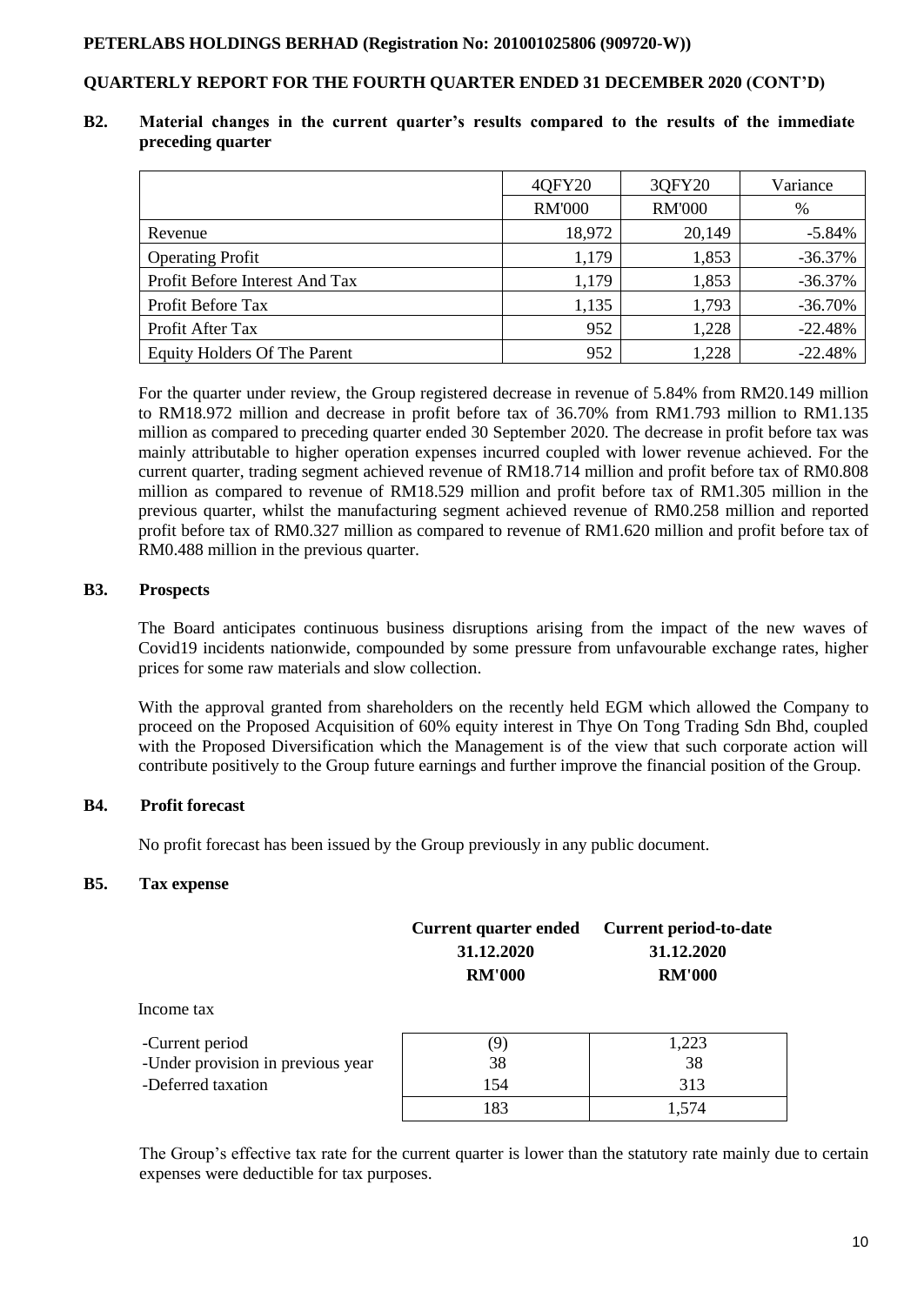# **QUARTERLY REPORT FOR THE FOURTH QUARTER ENDED 31 DECEMBER 2020 (CONT'D)**

### **B6. Profit from sale of unquoted investments and/or properties**

There was no disposal of unquoted investments or properties for the current quarter under review.

# **B7. Quoted securities**

There was no acquisition and/or disposal of quoted securities for the current quarter under review.

## **B8. Status of corporate proposals**

Save as disclosed below, there were no other corporate proposals announced but not completed as at the date of this report:

a) On 13 July 2020, Alliance Investment Bank Berhad ("AIBB") had, on behalf of the Board, announced that the Company proposes to undertake a private placement of up to 21,473,990 new ordinary shares in Peterlabs Holdings Berhad ("PHB") , representing approximately ten percent (10%) of the total number of issued shares of PHB ("Proposed Private Placement")

Further to the above, on 14 July 2020 AIBB had, on behalf of the Board of Directors of PHB, announced that the additional listing application for the listing of and quotation for the Placement Shares to be issued pursuant to the Proposed Private Placement has been submitted to Bursa Malaysia Securities Berhad ("Bursa Securities") on 14 July 2020.

In addition to that, on 21 July 2020, AIBB had on behalf of the Board provided additional information in relation to the utilisation of proceeds from the Proposed Private Placement as follows:

| <b>Details of utilisation</b>                                              | <b>RM'000</b> | <b>Estimated timeframe for</b><br>utilisation (from the date of listing)<br>of the Placement Shares) |
|----------------------------------------------------------------------------|---------------|------------------------------------------------------------------------------------------------------|
| Investment in new business                                                 | 3,000         | Within 12 months                                                                                     |
| Working capital                                                            | 1,165         | Within 12 months                                                                                     |
| Estimated expenses in relation to the<br><b>Proposed Private Placement</b> | 130           | Upon completion of the Proposed<br><b>Private Placement</b>                                          |
| Total gross proceeds raised from the<br>Proposed Private Placement         | 4.295         |                                                                                                      |

In additional to that, on behalf of the Board of Directors of PHB, AIBB announced on 23 July 2020 that the Bursa Securities had approved up to 21,473,990 Placement Shares to be issued pursuant to the Proposed Private Placement subject to the following conditions:

- (i) PHB and AIBB must fully comply with the relevant provisions under the ACE Market Listing Requirements pertaining to the implementation of the Proposed Private Placement;
- (ii) PHB and AIBB to inform Bursa Securities upon the completion of the Proposed Private Placement; and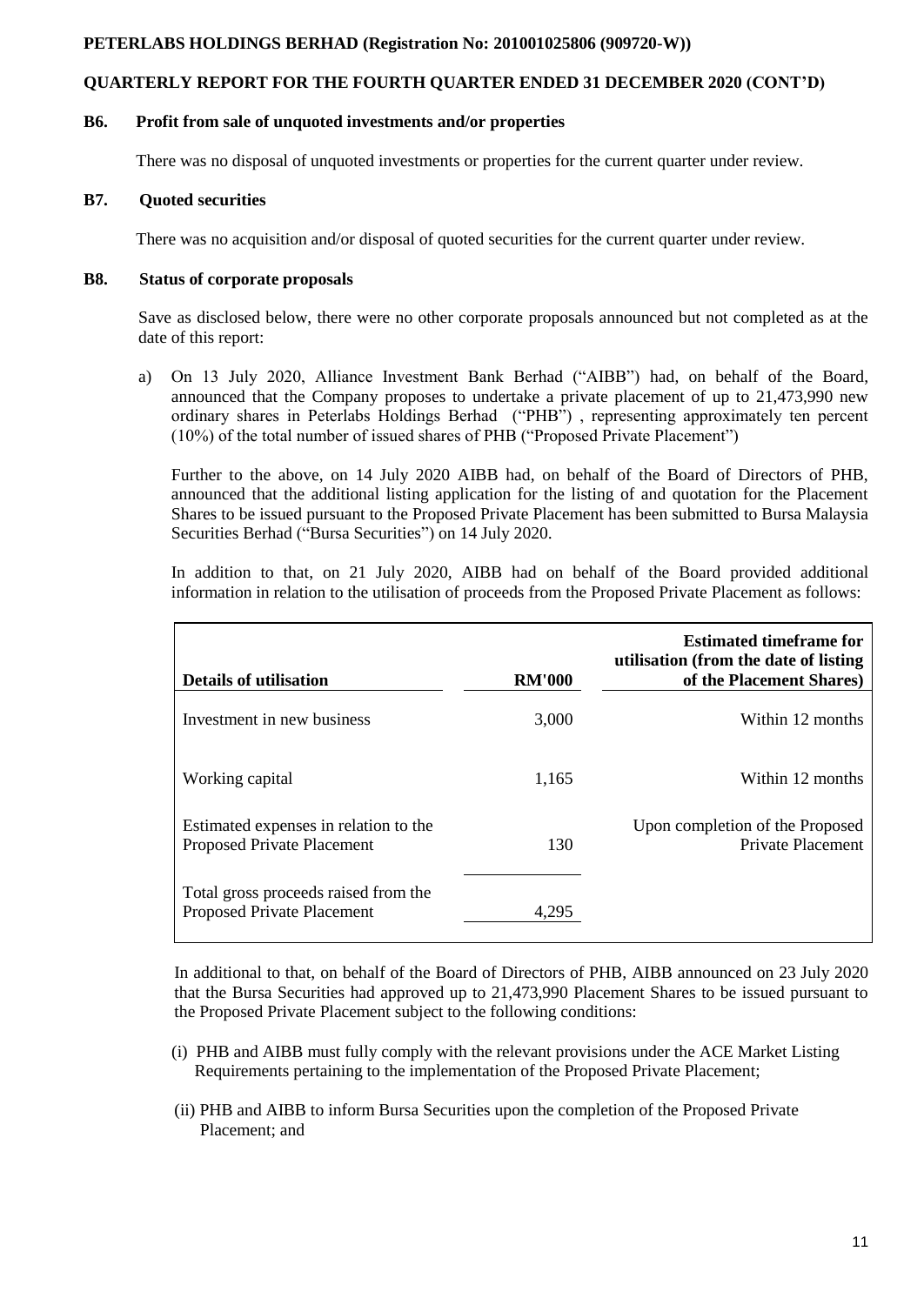# **QUARTERLY REPORT FOR THE FOURTH QUARTER ENDED 31 DECEMBER 2020 (CONT'D)**

#### **B8. Status of corporate proposals (cont'd)**

(iii) PHB to furnish Bursa Securities with a written confirmation of its compliance with the terms and conditions of Bursa Securities' approval once the Proposed Private Placement is completed.

In addition to that, on behalf of the Board of Directors of PHB, AIBB announced on 19 August 2020 that the Board had fixed the issue price for the entire 21,473,990 Placement Shares ("Issue Price") at RM0.2060 per share. The Issue Price represents a discount of RM0.0225 or approximately 9.85% to the 5-day volume weighted average market price of the PHB Shares up to and including 18 August 2020, being the last market day immediately preceding the Price-Fixing Date of RM0.2285 per PHB Share.

In addition to that, on behalf of the Board of Directors of PHB, AIBB announced on 26 August 2020 that the Private Placement has been completed following the listing of and quotation for the entire 21,473,990 Placement Shares on the ACE Market of Bursa Malaysia Securities Berhad.

The gross proceeds of RM4.424 million from the private placement exercise which was completed on 26 August 2020 have been utilised in the following manner:

|                                  | <b>Proposed</b><br>utilisation<br>$\ast$ | <b>Actual</b><br>proceeds<br>raised<br># | <b>Actual</b><br>utilisation | <b>Balance to be</b><br>utilised |               | <b>Estimated</b><br>timeframe for the<br>utilisation of<br>proceeds (from<br>the date of listing<br>of the Placement |
|----------------------------------|------------------------------------------|------------------------------------------|------------------------------|----------------------------------|---------------|----------------------------------------------------------------------------------------------------------------------|
| <b>Purposes</b>                  | <b>RM'000</b>                            | <b>RM'000</b>                            | <b>RM'000</b>                | <b>RM'000</b>                    | $\frac{6}{9}$ | <b>Shares</b>                                                                                                        |
| Investment in<br>new business    | 3,000                                    | 3,000                                    | 1,080                        | 1,920                            | 64.00%        | Within 12 months                                                                                                     |
| Working<br>capital               | 1,165                                    | 1,294                                    |                              | 1,294                            | 100.00%       | Within 12 months                                                                                                     |
| Estimated<br>listing<br>expenses | 130                                      | 130                                      | 62                           | 68                               | 52.31%        | The surplus shall<br>be adjusted to be<br>allocated for<br>working capital.                                          |
|                                  | 4,295                                    | 4,424                                    | 1,142                        | 3,282                            | 74.12%        |                                                                                                                      |

Notes:

'\* As per announcement dated 21 July 2020

# As per announcement dated 26 August 2020

- b) On behalf of the Board of Directors of PHB ("Board"), AIBB announced on 22 July 2020 that the Company proposes to undertake:-
	- (i) the proposed acquisition of 60% equity interest in Thye On Tong Trading Sdn Bhd ("TOT") from the Vendors for a purchase consideration of RM10,800,000 to be satisfied via combination of Cash Consideration and issuance of the Consideration Shares; and
	- (ii) the proposed diversification of the existing business of PHB Group to include the distribution of consumer goods in conjunction with the Proposed Acquisition.

The Proposals are subject to the following approvals being obtained from the following parties:-

(i) Bursa Securities for the listing of and quotation for the Consideration Shares on the ACE Market of Bursa Securities, in relation to the Proposed Acquisition;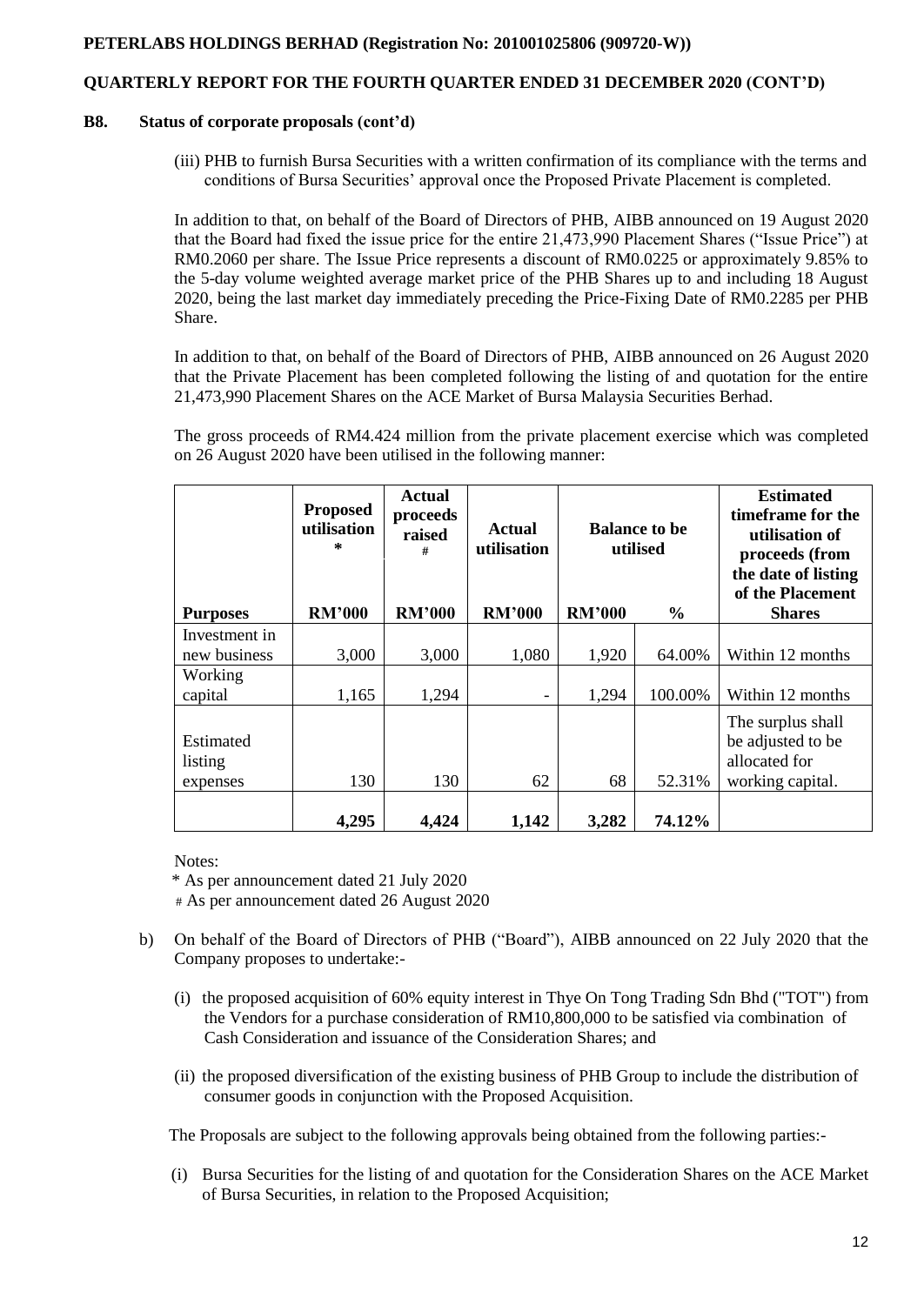# **QUARTERLY REPORT FOR THE FOURTH QUARTER ENDED 31 DECEMBER 2020 (CONT'D)**

#### **B8. Status of corporate proposals (cont'd)**

- (ii) the shareholders of the Company for the issuance of the Consideration Shares at an EGM to be convened, in relation to the Proposed Acquisition;
- (iii) the shareholders of the Company for the Proposed Diversification; and
- (iv) any other relevant authorities, if required.

The Proposed Acquisition and the Proposed Diversification are inter-conditional. However, the Proposals are not conditional upon any other corporate exercise undertaken or to be undertaken by the Company.

- c) On behalf of the Board of Directors of PHB ("Board"), AIBB announced on 14 August 2020 that the additional listing application for the listing of and quotation for the Consideration Shares to be issued pursuant to the Proposed Acquisition has been submitted to Bursa Malaysia Securities Berhad on 14 August 2020.
- d) On behalf of the Board of Directors of PHB ("Board"), AIBB announced on 2 September 2020 that pursuant to Rule  $10.02(g)$  of the Listing Requirements, the highest percentage ratio applicable to the Proposed Acquisition is 31.31% calculated based on the audited total assets of TOT compared with the audited total assets of the PHB Group.

On 28 September 2020, PHB shareholders have approved the Proposed Acquisition and the Proposed Diversification with 100% of voted shares accepted.

e) On behalf of the Board of Directors of PHB ("Board"), AIBB announced on 4 January 2021 that PHB and the Vendors had on 1 January 2021 agreed to waive one of the conditions precedent in the SSA ("CP Waiver"), which is set out as follow:-

The execution of sale and purchase agreements for the sale of the following properties ("Properties") at the agreed purchase price of RM1,800,000 to Datuk Loh Saw Foong and Datin Lin Ching Yein and/or such investment holding company as may be nominated by them ("SPAs") and the fulfillment of all conditions precedent to the SPAs for the Properties:-

- property held under land title Geran 71175, Lot 1143 including buildings thereon erected with postal address of No. 13, Jalan Yam Tuan, 70000 Seremban, Negeri Sembilan and No. 14, Jalan Siow Loong Hin, 70000 Seremban, Negeri Sembilan;
- property held under land title Geran 148866, Lot 9009 including buildings thereon erected with postal address of No. 27, Jalan Lombong Emas 4, Seremban Light Industrial Park, Jalan Tun Dr. Ismail, 70200 Seremban, Negeri Sembilan;
- property held under land title Geran 148867, Lot 9010 including buildings thereon erected with postal address of No. 29, Jalan Lombong Emas 4, Seremban Light Industrial Park, Jalan Tun Dr. Ismail, 70200 Seremban, Negeri Sembilan; and
- property held under land title Geran 179040, Lot 14008 including buildings thereon erected with postal address of No. 157, Jalan Bukit Intan 4, Taman Bukit Intan, Off Jalan Labu, 70200 Seremban, Negeri Sembilan,

(referred to as the "Said CP").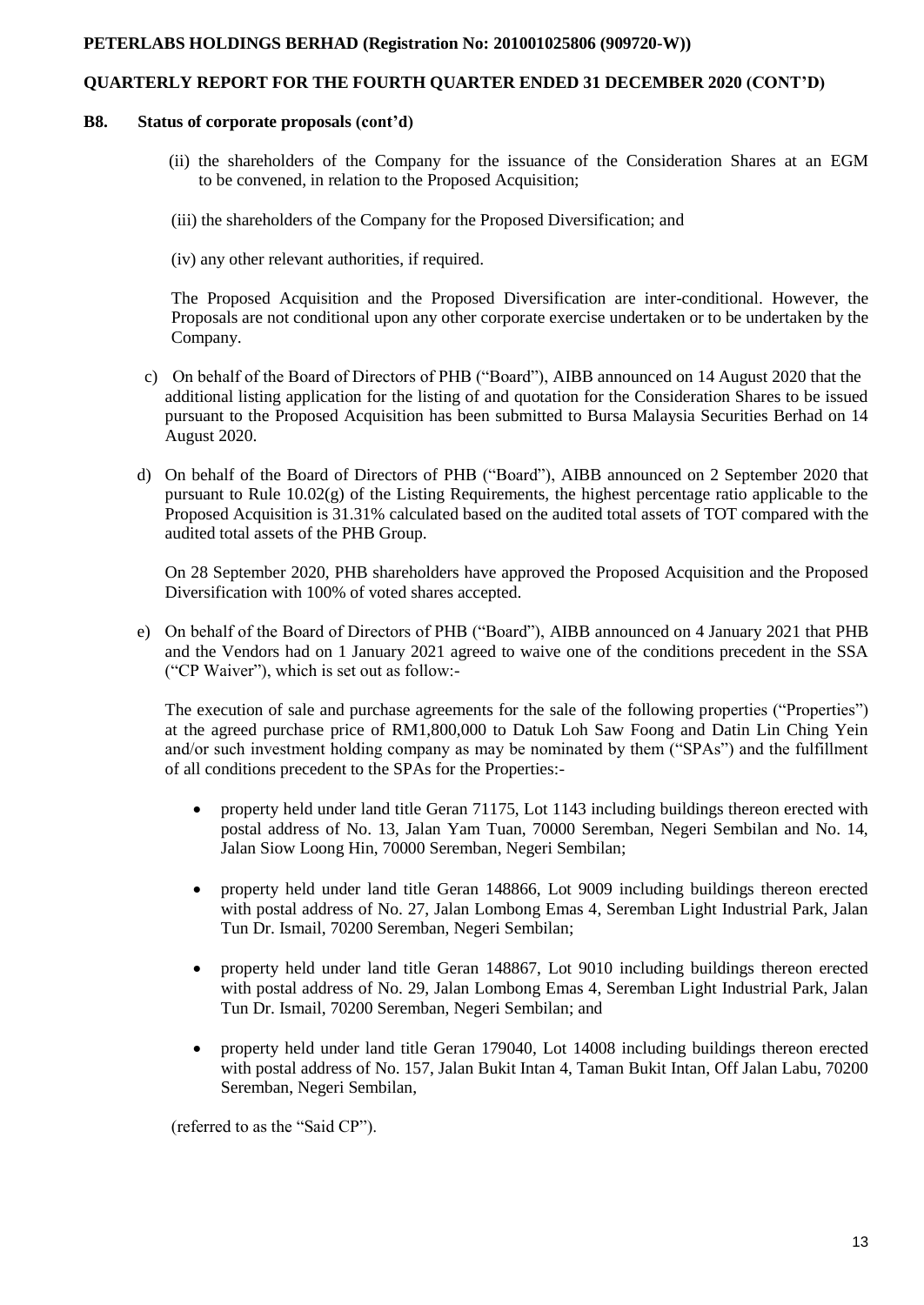# **QUARTERLY REPORT FOR THE FOURTH QUARTER ENDED 31 DECEMBER 2020 (CONT'D)**

#### **B8. Status of corporate proposals (cont'd)**

In view that the parties to the SPAs in respect of the Properties will require more time to complete the transactions, the Company has agreed to allow for the completion of the SSA despite the nonfulfilment of the Said CP with the undertaking from each of the Vendors that SPAs will be completed within 60 days from 1 January 2021 unless otherwise mutually agreed by the Company and the Vendors ("Undertaking") with all costs and expenses with respect to the transfer of Properties pursuant to the SPAs to be borne by the Vendors.

The Vendors each irrevocably and unconditionally agree to fully indemnify and keep the Purchaser fully indemnified in the event of breach of the Undertaking.

Pursuant to the CP Waiver, PHB and the Vendors have mutually agreed and confirmed that all the conditions precedent to the SSA have been fulfilled. Accordingly, the SSA has become unconditional.

#### **B9. Group borrowings and debts securities**

The Group's borrowings as at 31 December 2020 were as follows:

|                               | <b>Secured</b><br><b>RM'000</b> | <b>Unsecured</b><br><b>RM'000</b> | <b>Total</b><br><b>RM'000</b> |
|-------------------------------|---------------------------------|-----------------------------------|-------------------------------|
| <b>Short term borrowings:</b> |                                 |                                   |                               |
| Lease liabilities - (Finance) |                                 | 310                               | 310                           |
| <b>Bank borrowings</b>        | 3,769                           |                                   | 3,769                         |
| Total                         | 3,769                           | 310                               | 4,079                         |
|                               | Secured<br><b>RM'000</b>        | Unsecured<br><b>RM'000</b>        | <b>Total</b><br><b>RM'000</b> |
| Long term borrowings:         |                                 |                                   |                               |
| Lease liabilities - (Finance) |                                 | 563                               | 563                           |
| Total                         |                                 | 563                               | 563                           |

All the Group's borrowings are denominated in Ringgit Malaysia.

### **B10. Off balance sheet financial instruments**

The Group does not have any financial instruments with off-balance sheet risk as at the date of this quarterly report.

### **B11. Material litigation**

As at the date of this announcement, neither the Company nor any of its subsidiary companies is engaged in any material litigation and/or arbitration either as plaintiff or defendant, which has a material effect on the financial position of the Company or its subsidiary companies and the Directors are not aware of any proceedings pending or threatened or of any facts likely to give rise to any proceedings which might materially and adversely affect the financial position or business of the Company or its subsidiary companies.